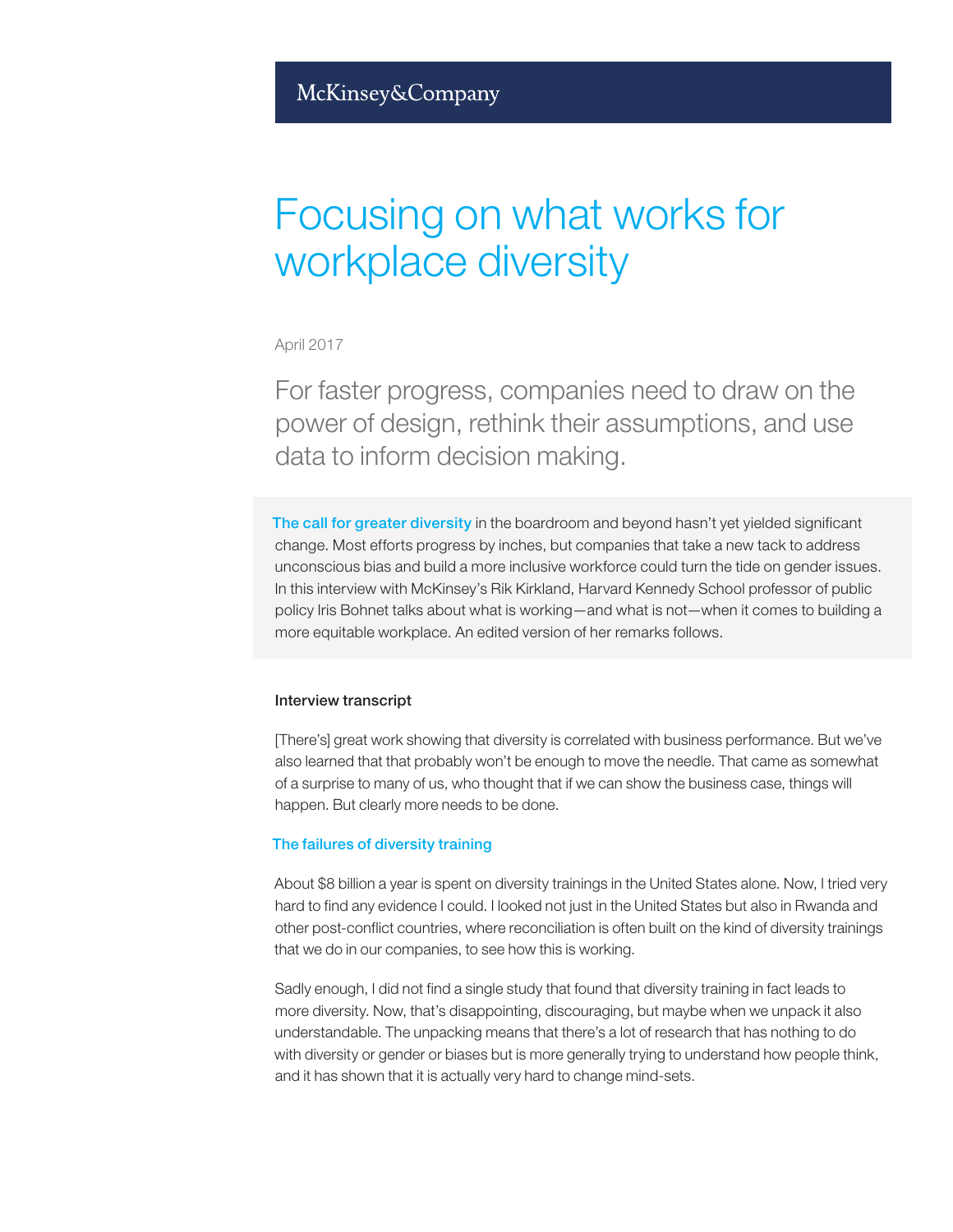Based on that evidence, maybe we shouldn't be quite as shocked that diversity training doesn't have the impact that we were hoping it could have. Because even though you and I might agree now that we will be inclusive tomorrow, it is hard to follow through on those virtuous intentions.

## How design can address unconscious bias

What we're up against often is referred to as unconscious bias. It means that if I think kindergarten teacher, I don't think man. And if I think engineer, I don't think woman. Seeing really is believing.

A powerful study demonstrating unconscious bias was actually run with orchestras. In the 1970s, some major US orchestras introduced blind auditions. They had musicians audition behind a curtain and then evaluated their performance. The interesting thing about this design feature, this curtain, is that it was introduced despite the fact that many of the orchestra directors thought that they of course didn't need curtains—that they of all people only cared about the quality of the music and not what somebody looked like.

It turns out that curtains helped increase the fraction [of women] on these orchestras from about 5 percent in the 1970s to almost 40 percent now. That is the power of design. The curtain is important for me for two reasons. On the one hand, it is a real example showing the power of unconscious bias. But it is also important because it helps us understand that sometimes we have to make it easier for well-meaning people to do the right thing.

## What works to promote gender equality

There are things that do work if you design them right. Talking about talent management, for example, we can go through the life of a person once he or she enters an organization. That starts with sourcing talent.

Most organizations would argue that they'd like to benefit from 100 percent of the talent pool. One way to do this is to start with our job advertisements and de-bias the language that we use in them. We have to scrutinize the kinds of descriptions that we use in our job ads. Let's cast the net widely and use language that's inclusive. Not every word can be expressed as a gender-neutral word. But what the research suggests is that if you use a very gendered word like assertive, which may be an important characteristic you want to look for, counterbalance it with a word such as cooperative.

We enter more difficult territory as we start to evaluate people. It's difficult because most of us believe we are very good at it, when in fact the evidence suggests that's not true. We are very likely to be influenced by what somebody looks like, when that's actually not a good predictor of performance. We're influenced by whether we share the same hobby, have the same accent, come from the same country—lots of things that in theory shouldn't matter.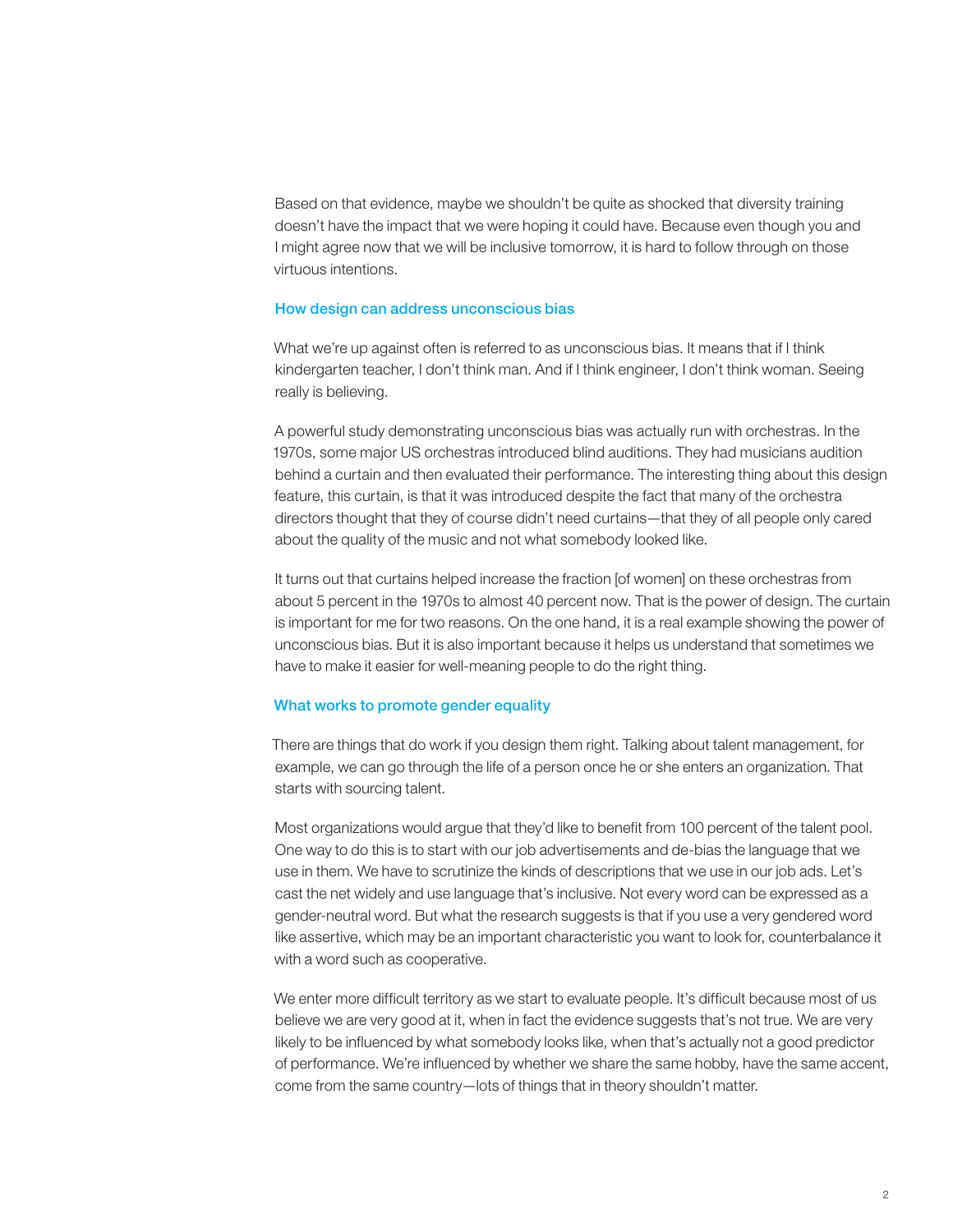What can you do there? At the first stage of the evaluation process, I would recommend that companies blind themselves to the demographic characteristics of job applicants. That means taking off names. In some countries—such as Germany or Switzerland—age is still included [on applications]. In many countries, you still add a photograph to your job application. All of that should go.

Here we can really learn from the orchestras and try to help our minds focus on the quality of the candidate, not whether somebody looks the part. One example: a start-up, Applied, tested the impact of blinding. It worked with a tech company and had every applicant go through the traditional process. In parallel, every application was reviewed using the Applied process, which included blind evaluations. What this tech company found in the end wasn't so much gender, racial, or other biases, but rather disciplinary bias. It had thought it was only looking for computer scientists and engineers—a small sample of the general population. Once the company blinded itself to some of those characteristics and relied on job sample tests where people were confronted with some of the tasks they would actually have to do, it started hiring neuroscientists, psychologists, people who could do the work but wouldn't naturally fall into the category it would hire from.

## Changing the default to drive change

One of the early insights in behavioral science was that defaults matter. It really matters where we start our assumptions. We just heard from a company that changed the default in their job ads to part-time work, saying that the default is part time, but you can opt out and work full time if you'd like to.

Telstra is a big telecommunications company in Australia. It changed the default to flexibility. Every job ad now says that flexible work is the assumption. And in its firm culture, the norm is basically to ask, "Why are you in the office today? Couldn't you work from home?" Already, from Telstra's data, I know that it increased the likelihood that women would apply dramatically.

## The next horizon: People analytics

I'm not arguing that we should leave this up to machines. But I am saying that we should use machines, algorithms, and data much more intelligently together with humans in making those decisions.

This is an important insight. We've been throwing money at the problem through diversitytraining programs and leadership-training programs, trying to help traditionally disadvantaged groups, including women but also people of color and people with disabilities. That is not the way to go.